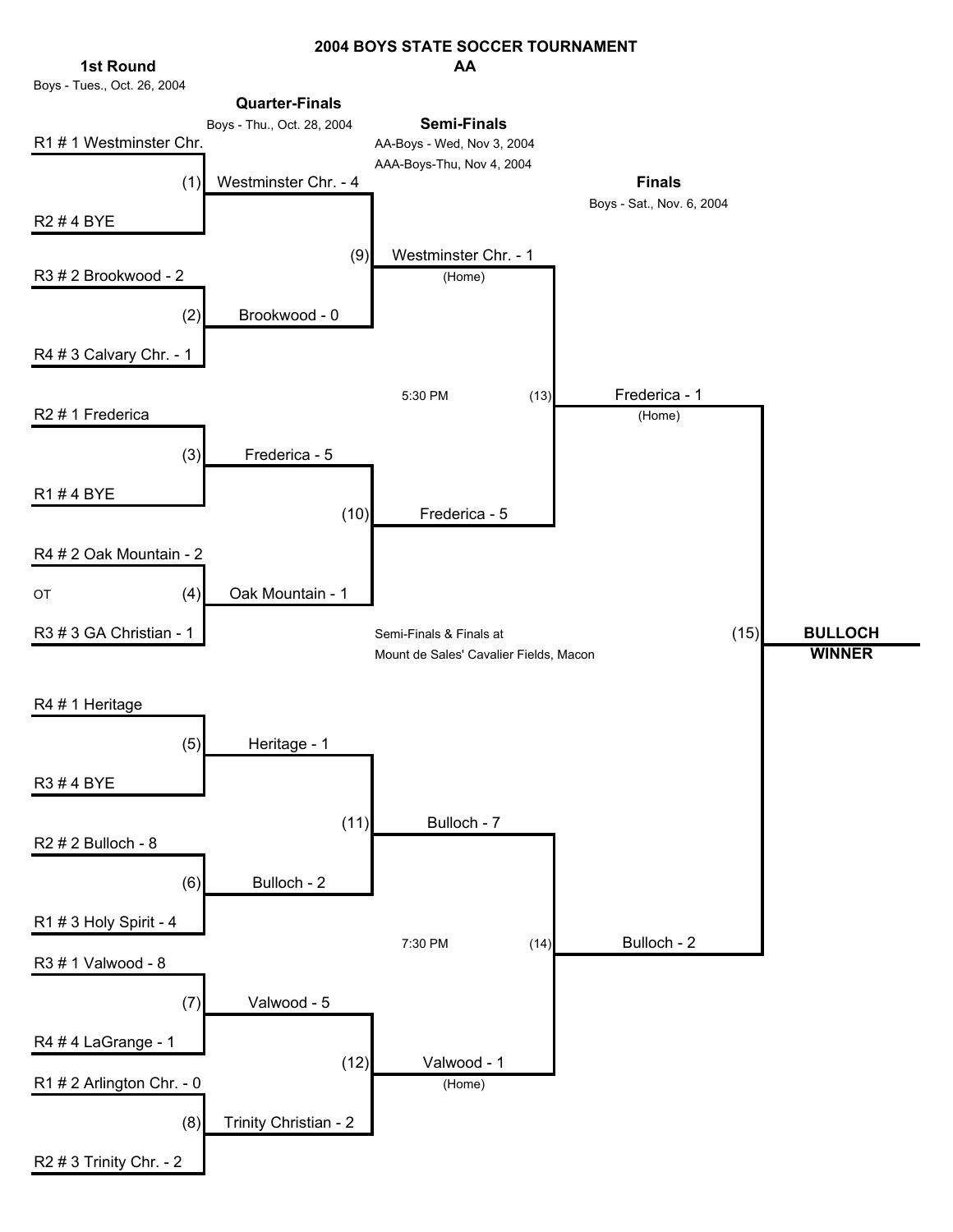### **AAA 2004 GISA BOYS STATE SOCCER TOURNAMENT**



Boys - Tues., Oct. 26, 2004

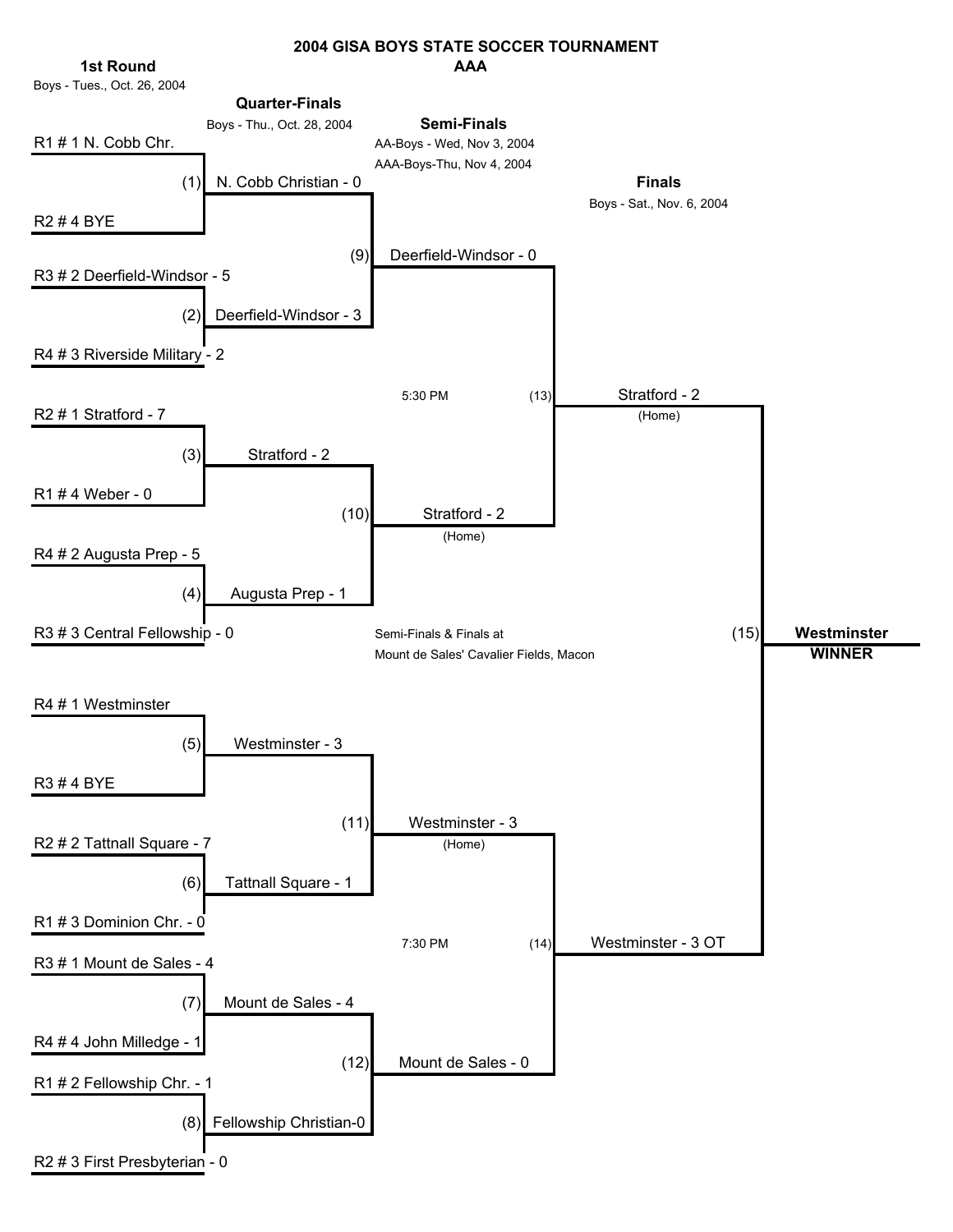# *GISA COACHES ASSOCIATION*

### 2004 BOYS SOCCER AA ALL-STATE TEAM

| <b>SCHOOL</b>            | <b>GRADE</b>   |
|--------------------------|----------------|
| Frederica                | <b>SO</b>      |
| Frederica                | <b>SR</b>      |
| <b>Bulloch</b>           | JR             |
| Valwood                  | JR             |
| <b>Brookwood</b>         | <b>SR</b>      |
| Heritage                 | <b>SR</b>      |
| Oak Mountain             | <b>SR</b>      |
| LaGrange                 | JR             |
| Arlington Christian      | <b>SR</b>      |
| Westminster Christian    | <b>SR</b>      |
| <b>Bulloch</b>           | JR             |
| Oak Mountain             | <b>SR</b>      |
| Frederica                | JR             |
| Valwood                  | S <sub>O</sub> |
| Frederica                | JR             |
| <b>Calvary Christian</b> | JR             |
|                          |                |

**Coach of the Year**: **Paul Garrard Valwood**

GISA COACHES ASSOCIATION P.O. Box 293 Perry, GA 31069-0293 Telephone: 478-218-8018 Fax: 478-218-8021 E-mail: cbs1007@go.com